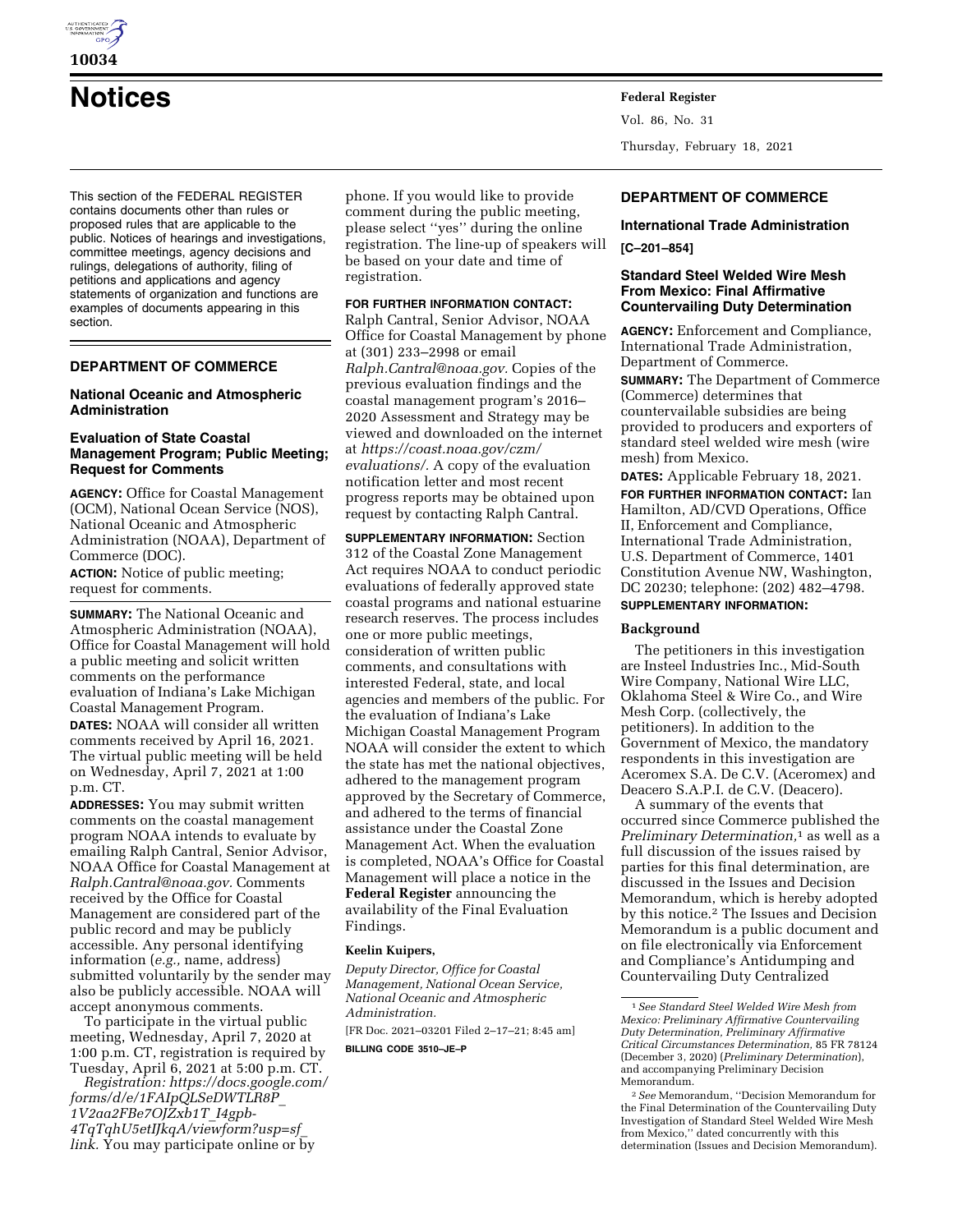Electronic Service System (ACCESS). ACCESS is available to registered users at *[http://access.trade.gov.](http://access.trade.gov)* In addition, a complete version of the Issues and Decision Memorandum can be accessed directly at *[http://enforcement.trade.gov/](http://enforcement.trade.gov/frn/)  [frn/.](http://enforcement.trade.gov/frn/)* The signed and electronic versions of the Issues and Decision Memorandum are identical in content.

**Period of Investigation** 

The period of investigation is January 1, 2019 through December 31, 2019.

## **Scope of the Investigation**

The scope of the investigation is wire mesh from Mexico. For a complete description of the scope of this investigation, *see* Appendix I.

## **Analysis of Subsidy Programs and Comments Received**

The subsidy programs under investigation and the issues raised in the case and rebuttal briefs by parties in this investigation are discussed in the Issues and Decision Memorandum. A list of the issues that parties raised, and to which we responded in the Issues and Decision Memorandum, is included as Appendix II.

#### **Methodology**

Commerce conducted this investigation in accordance with section 701 of the Tariff Act of 1930, as amended (the Act). For each of the subsidy programs found countervailable, Commerce determines that there is a subsidy, *i.e.,* a financial contribution by an ''authority'' that confers a benefit on the recipient and that the subsidy is specific.3 For a full description of the methodology underlying our final determination, *see*  the Issues and Decision Memorandum.

In making this final determination, Commerce relied, in part, on facts available pursuant to section 776(a) of the Act. Additionally, as discussed in the Issues and Decision Memorandum, because one respondent did not act to the best of their ability in responding to our requests for information, we drew adverse inferences, where appropriate, in selecting from among the facts otherwise available, pursuant to section 776(b) of the Act. The respondent, Deacero, did not respond to Commerce's initial countervailing duty (CVD) questionnaire, and we have continued to use an adverse inference in selection of facts available for determining the subsidy rates for these companies, pursuant to section 776(d) of the Act.

For further information, *see* the section ''Use of Facts Otherwise Available and Adverse Inferences'' in the accompanying Issues and Decision Memorandum.

#### **Verification**

Commerce was unable to conduct onsite verification of the information relied upon in making its final determination in this investigation. However, we took additional steps in lieu of an on-site verification to verify the information relied upon in making this final determination, in accordance with section 782(i) of the Act.4

## **Changes Since the Preliminary Determination**

Based on our review and analysis of the information received in lieu of onsite verification, we made certain changes to the subsidy rate calculations for Aceromex. As a result of these changes, Commerce also revised the allothers rate. For a discussion of these changes, *see* the Issues and Decision Memorandum.5

# **All-Others Rate**

In accordance with section  $705(c)(1)(B)(i)(I)$  of the Act, we calculated a countervailable subsidy rate for Aceromex. Section  $705(c)(5)(A)(i)$  of the Act states that, for all exporters and producers not individually investigated, we will determine an all-others rate equal to the weighted-average countervailable subsidy rates established for exporters and producers individually investigated, excluding any zero and *de minimis* countervailable subsidy rates, and any rates determined entirely under section 776 of the Act.

In this investigation, Commerce assigned a rate based entirely on facts available, *i.e.,* under section 776 of the Act, to Deacero. Therefore, the only rate that is not zero, *de minimis,* or based entirely on facts otherwise available is the rate calculated for Aceromex. Consequently, the rate calculated for Aceromex is also assigned as the rate for all other producers and exporters.

#### **Final Determination**

Commerce determines that the following estimated countervailable subsidy rates exist:

| Company                  | Subsidy rate<br>(percent) |  |
|--------------------------|---------------------------|--|
| Aceromex S.A. De C.V.    | 1.03                      |  |
| Deacero S.A.P.I. de C.V. | 102.10                    |  |
| All Others               | 1.03                      |  |

#### **Disclosure**

Commerce intends to disclose the calculations performed in connection with this final determination within five days of the date of publication of this notice to parties in this proceeding in accordance with 19 CFR 351.224(b).

#### **Continuation of Suspension of Liquidation**

As a result of our *Preliminary Determination* and pursuant to sections 703(d)(1)(B) and (d)(2) of the Act, Commerce instructed U.S. Customs and Border Protection (CBP) to suspend liquidation of entries of subject merchandise as described in the scope of the investigation section, that was entered or withdrawn from warehouse for consumption on or after the date of publication of the *Preliminary Determination* in the **Federal Register**.

If the U.S. International Trade Commission (ITC) issues a final affirmative injury determination, we will issue a CVD order and require a cash deposit of estimated countervailing duties for such entries of subject merchandise in the amounts indicated above. If the ITC determines that material injury, or threat of material injury, does not exist, this proceeding will be terminated and all estimated duties deposited or securities posted as a result of the suspension of liquidation will be refunded or canceled.

# **ITC Notification**

In accordance with section 705(d) of the Act, we will notify the ITC of our determination. In addition, we are making available to the ITC all nonprivileged and non-proprietary information related to this investigation. We will allow the ITC access to all privileged and business proprietary information in our files, provided the ITC confirms that it will not disclose such information, either publicly or under an administrative protective order (APO), without the written consent of the Assistant Secretary for Enforcement and Compliance.

Because the final determination in this proceeding is affirmative, in accordance with section 705(b) of the Act, the ITC will make its final determination as to whether the domestic industry in the United States is materially injured, or threatened with material injury, by reason of imports of wire mesh from Mexico no later than 45

<sup>3</sup>*See* sections 771(5)(B) and (D) of the Act regarding financial contribution; section 771(5)(E) of the Act regarding benefit; and section 771(5A) of the Act regarding specificity.

<sup>4</sup>*See* Commerce Letter, In Lieu of Verification Questionnaire for Aceromex, dated December 28, 2020.

<sup>5</sup>*See also* Memorandum, ''Countervailing Duty Investigation of Standard Steel Welded Wire Mesh from Mexico: Final Determination Calculation Memorandum for Aceromex, S.A. de C.V.,'' dated concurrently with this final determination.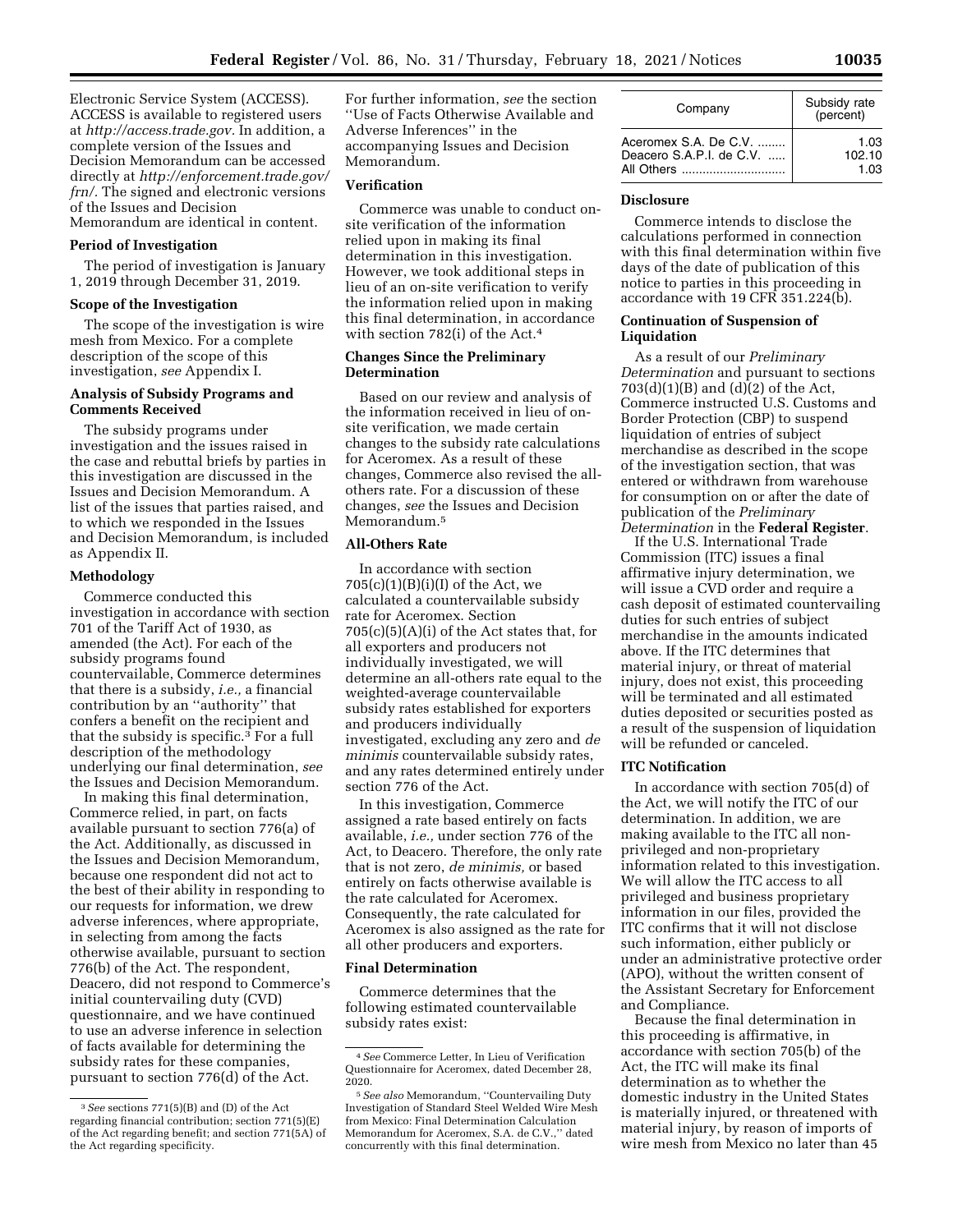days after our final determination. If the ITC determines that material injury or threat of material injury does not exist, this proceeding will be terminated and all cash deposits will be refunded. If the ITC determines that such injury does exist, Commerce will issue a CVD order directing CBP to assess, upon further instruction by Commerce, countervailing duties on all imports of the subject merchandise that are entered, or withdrawn from warehouse, for consumption on or after the effective date of the suspension of liquidation, as discussed above in the ''Continuation of Suspension of Liquidation'' section.

## **Notification Regarding APO**

In the event that the ITC issues a final negative injury determination, this notice will serve as the only reminder to parties subject to the APO of their responsibility concerning the destruction of proprietary information disclosed under APO in accordance with 19 CFR 351.305(a)(3). Timely written notification of the return/ destruction of APO materials or conversion to judicial protective order is hereby requested. Failure to comply with the regulations and terms of an APO is a violation which is subject to sanction.

This determination is issued and published pursuant to sections 705(d) and 777(i) of the Act.

Dated: February 10, 2021.

# **Christian Marsh,**

*Acting Assistant Secretary for Enforcement and Compliance.* 

#### **Appendix I**

# **Scope of the Investigation**

The scope of this investigation covers uncoated standard welded steel reinforcement wire mesh (wire mesh) produced from smooth or deformed wire. Subject wire mesh is produced in square and rectangular grids of uniformly spaced steel wires that are welded at all intersections. Sizes are specified by combining the spacing of the wires in inches or millimeters and the wire cross-sectional area in hundredths of square inch or millimeters squared. Subject wire mesh may be packaged and sold in rolls or in sheets.

Subject wire mesh is currently produced to ASTM specification A1064/A1064M, which covers carbon-steel wire and welded wire

reinforcement, smooth and deformed, for concrete in the following seven styles: 1. 6 x 6 W1.4/W1.4 or D1.4/D1.4 2. 6 x 6 W2.1/W2.1 or D2.1/D2.1 3. 6 x 6 W2.9/W2.9 or D2.9/D2.9 4. 6 x 6 W4/W4 or D4/D4 5. 6 x 12 W4/W4 or D4/D4 6. 4 x 4 W2.9/W2.9 or D2.9/D2.9 7. 4 x 4 W4/W4 or D4/D4

The first number in the style denotes the nominal spacing between the longitudinal wires and the second number denotes the nominal spacing between the transverse wires. In the first style listed above, for example, "6 x 6" denotes a grid size of six inches by six inches. ''W'' denotes the use of smooth wire, and ''D'' denotes the use of deformed wire in making the mesh. The number following the W or D denotes the nominal cross-sectional area of the transverse and longitudinal wires in hundredths of a square inch (*i.e.,* W1.4 or D1.4 is .014 square inches).

Smooth wire is wire that has a uniform cross-sectional diameter throughout the length of the wire.

Deformed wire is wire with indentations or raised transverse ribs, which results in wire that does not have a uniform cross-sectional diameter throughout the length of the wire.

Rolls of subject wire mesh are produced in the following styles and nominal width and length combinations:

Style: 6 x 6 W1.4/W1.4 or D1.4/D1.4 (*i.e.,* 10 gauge)

- Roll Sizes:
	- 5′ x 50′
	- 5′ x 150′
	- 6′ x 150′
	- 5′ x 200′
	- 7′ x 200′
- 7.5′ x 200′ Style: 6 x 6 W2.1/W2.1 or D2.1/D2.1 (*i.e.,* 8 gauge)
- Roll Sizes:
- 5′ x 150′
- Style: 6 x 6 W2.9/W2.9 or D2.9/D2.9 (*i.e.,* 6
- gauge) Roll Sizes:
	- 5′ x 150′
	- 7′ x 200′
- All rolled wire mesh is included in scope regardless of length.
- Sheets of subject wire mesh are produced in the following styles and nominal width and length combinations:
- Style: 6 x 6 W1.4/W1.4 or D1.4/D1.4 (*i.e.,* 10 gauge)

Sheet Size:

- 
- 3′6″ x 7′ 4′ x 7′
- 4′ x 7′6″
- 5′ x 10′
- $7^{\prime}\times20^{\prime}$ 7′6″ x 20′

| $8' \times 12'6''$                                    |
|-------------------------------------------------------|
| $8' \times 15'$                                       |
| $8' \times 20'$                                       |
| Style: 6 x 6 W2.1/W2.1 or D2.1/D2.1 ( <i>i.e.</i> , 8 |
| gauge)                                                |
| Sheet Size:                                           |
| $5' \times 10'$                                       |
| $7' \times 20'$                                       |
| $7'6'' \times 20'$                                    |
| $8' \times 12'6''$                                    |
| $8' \times 15'$                                       |
| $8' \times 20'$                                       |
| Style: 6 x 6 W2.9/W2.9 or D2.9/D2.9 ( <i>i.e.</i> , 6 |
| gauge)                                                |
| Sheet Size:                                           |
|                                                       |
| $3'6'' \times 20'$                                    |
| $5' \times 10'$                                       |
| $7' \times 20'$                                       |
| $7'6'' \times 20'$                                    |
| $8' \times 12'6''$                                    |
| $8^\prime\,{\rm x}\,15^\prime$                        |
| $8' \times 20'$                                       |
| Style: 6 x 12 W4/W4 or D4/D4 ( <i>i.e.</i> , 4 gauge) |
| Sheet Size:                                           |
| $8' \times 20'$                                       |
| Style: 4 x 4 W2.9/W2.9 or D2.9/D2.9 (i.e., 6          |
| gauge)                                                |
| Sheet Size:                                           |
| $5' \times 10'$                                       |
| $7' \times 20'$                                       |
| $7'6'' \times 20'$                                    |
| $8' \times 12'6''$                                    |
| $8' \times 12'8''$                                    |
| $8' \times 15'$                                       |
| $8' \times 20'$                                       |
| Style: 4 x 4 W4/W4 or D4/D4 (i.e., 4 gauge)           |
| Sheet Size:                                           |
| $5' \times 10'$                                       |
| $8' \times 12'6''$                                    |
| $8' \times 12'8''$                                    |
| $8' \times 15'$                                       |
| $8' \times 20'$                                       |
| Any product imported, sold, or invoiced in            |
| one of these size combinations is within the          |
| scope.                                                |

ASTM specification A1064/A1064M provides for permissible variations in wire gauges, the spacing between transverse and longitudinal wires, and the length and width combinations. To the extent a roll or sheet of welded wire mesh falls within these permissible variations, it is within this scope.

ASTM specification A1064/A1064M also defines permissible oversteeling, which is the use of a heavier gauge wire with a larger cross-sectional area than nominally specified. It also permits a wire diameter tolerance of ± 0.003 inches for products up to W5/D5 and ± 0.004 for sizes over W5/D5. A producer may oversteel by increasing smooth or deformed wire diameter up to two whole number size increments on Table 1 of A1064. Subject wire mesh has the following actual wire diameter ranges, which account for both oversteeling and diameter tolerance:

| W/D No.                      | Maximum<br>oversteeling<br>No. | Diameter<br>range<br>(inch) |
|------------------------------|--------------------------------|-----------------------------|
|                              | 34 I                           | 0.093 to 0.211              |
| 2.1 ( <i>i.e.</i> , 8 gauge) |                                | $4.1 \pm 0.161$ to 0.231    |
| 2.9 ( <i>i.e.</i> , 6 gauge) |                                | $4.9 \pm 0.189$ to 0.253    |
|                              |                                | $6.0$   0.223 to 0.280      |
|                              |                                |                             |